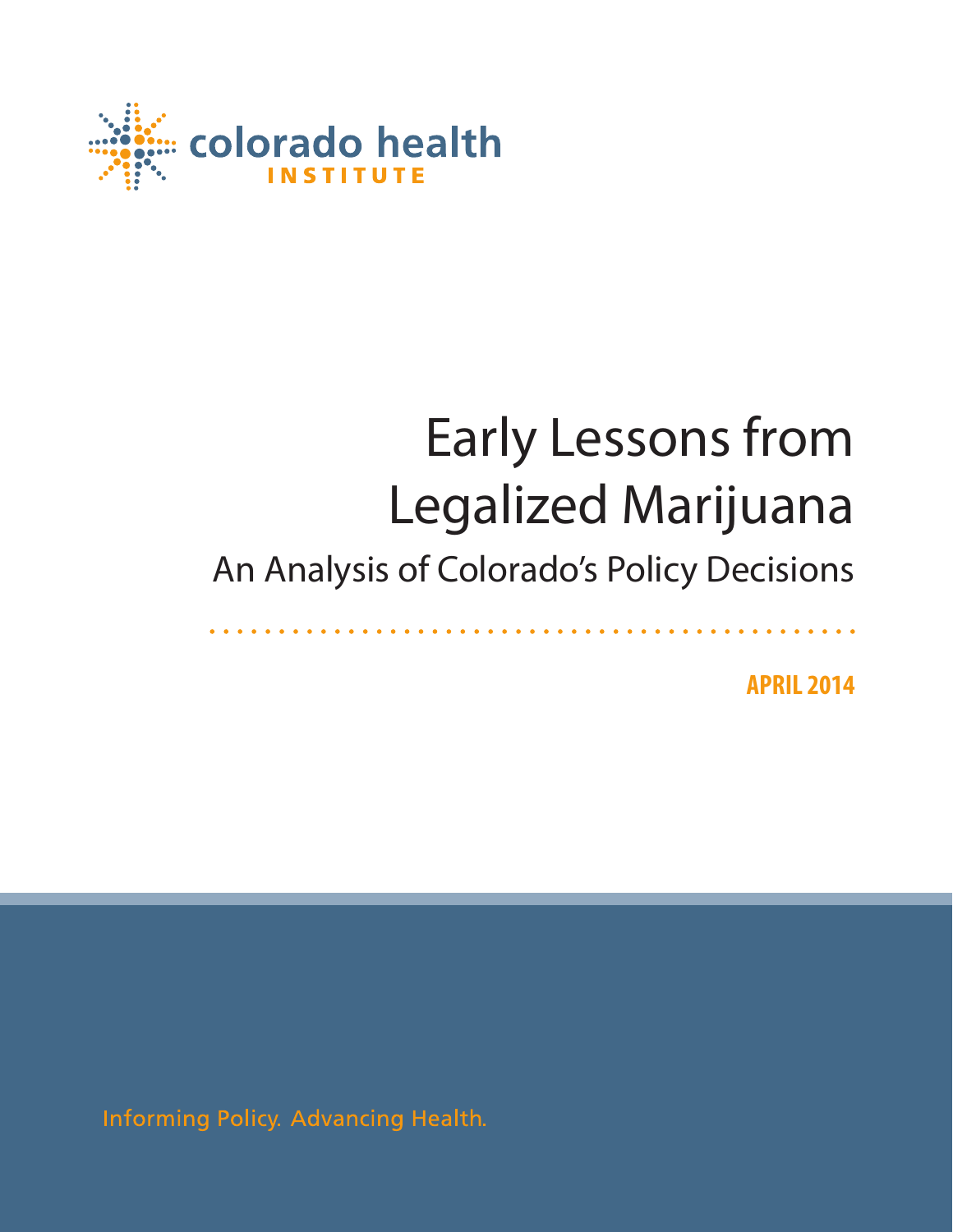## **Acknowledgments**

#### **CHI staff members contributing to this report:**

- Sara Schmitt, lead author
- Kevin Butcher, lead researcher
- Deborah Goeken, lead editor
- Brian Clark
- Amy Downs
- Michele Lueck
- Natalie Triedman

#### **The Colorado Health Institute thanks the following people for providing insight and information:**

- Matt Sundeen, Executive Director, Colorado Providers Association
- Mason Tvert, Communications Director, Marijuana Policy Project
- Mike Van Dyke, Section Chief, Environmental Epidemiology and Occupational Health, Colorado Department of Public Health and Environment









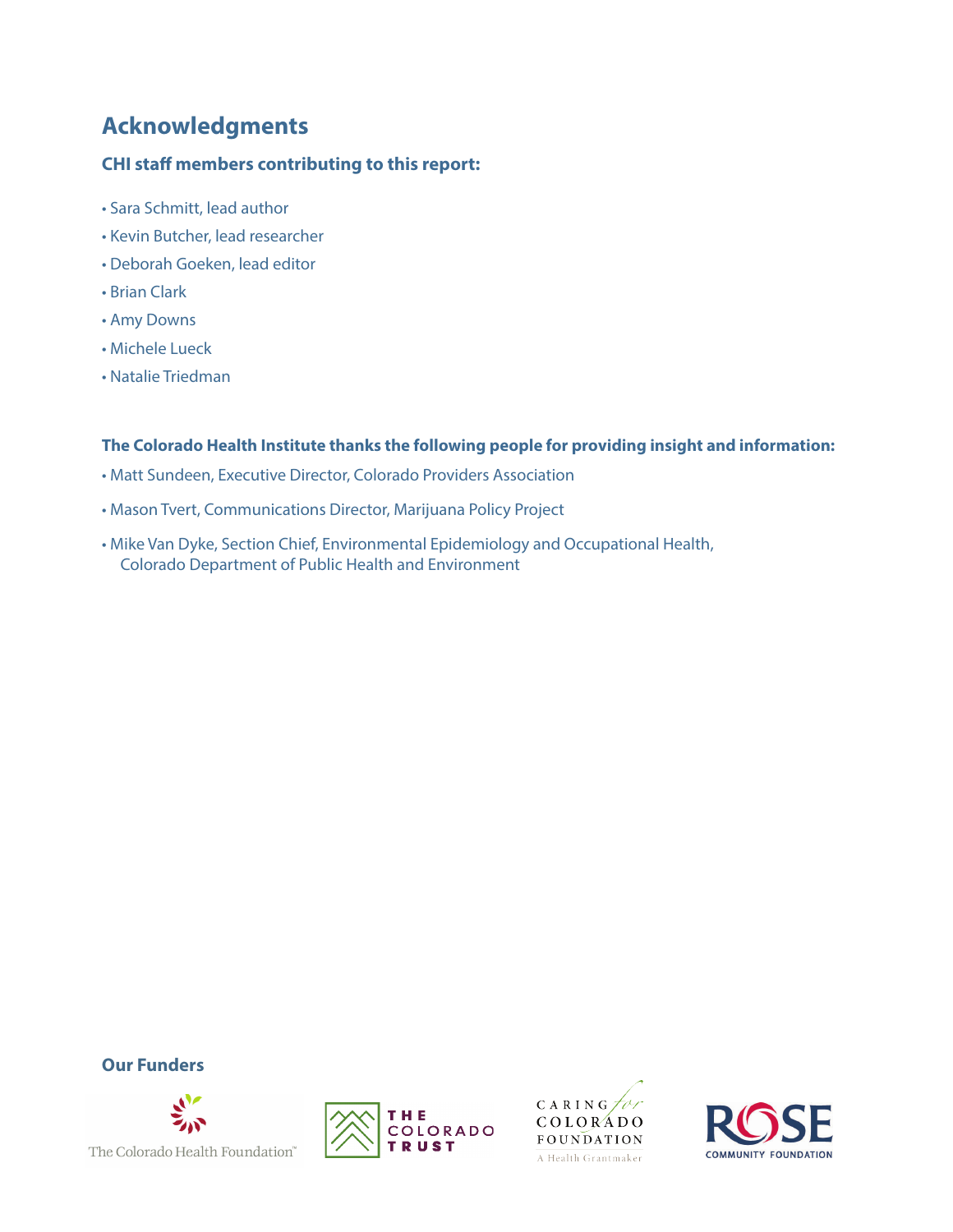## Early Lessons from Legalized Marijuana

## An Analysis of Colorado's Policy Decisions

### **Table of Contents**

| 4  | <b>Introduction</b>                                                        |
|----|----------------------------------------------------------------------------|
| 6  | <b>Policy Area One:</b><br><b>Regulating the Marketplace</b>               |
| 8  | <b>Policy Area Two:</b><br>Limiting Youth Access to Marijuana              |
| 9  | <b>Policy Area Three:</b><br>Setting Tax Rates and Targeting the Revenue   |
| 10 | Graphic:<br>Where the Money Comes From and Where it Goes                   |
| 12 | <b>Policy Area Four:</b><br>Creating a Structure for Research and Learning |
| 13 | Lessons Learned                                                            |
| 13 | Conclusion                                                                 |
| 14 | <b>Endnotes</b>                                                            |
|    |                                                                            |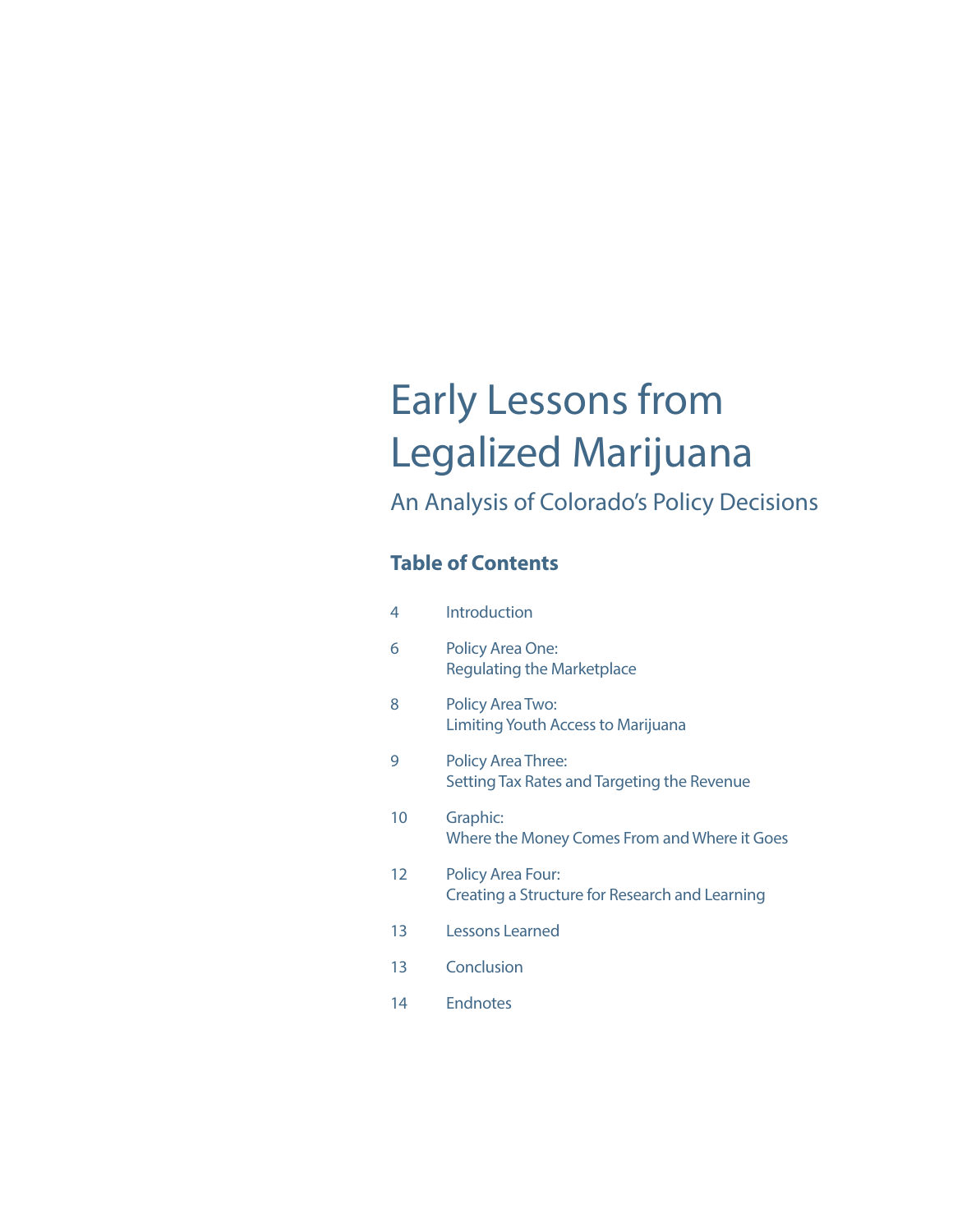

*Colorado is in the vanguard of an important public health policy shift.*

*Colorado is one of two states with legalized retail marijuana use for adults, and the only state with up-and-running stores. Leaders and policymakers, faced with little more than a year between voter approval and the retail launch date, scrambled to meet an aggressive time frame to create the regulatory structure for the nation's first legal marijuana marketplace.*

Rarely do policymakers confront the task of creating new public policy from the ground up. State leaders across Colorado – from the governor's office to the Department of Revenue to the Colorado Department of Public Health and Environment – teamed with private and academic partners to prepare for the January 1 opening of retail stores.

Colorado's policy work can be placed into four categories:

- Regulating the marketplace;
- Controlling access to marijuana by those under 21;
- Setting tax rates and targeting the revenue;
- Creating a structure for research and learning.

Decisions ranged across a broad continuum, addressing issues as disparate as product packaging, security requirements and evaluating the potential health impact. Engaging local decision makers was particularly important for Colorado.

### **Amendment 64**

Colorado voters amended the state's constitution to legalize marijuana on November 6, 2012. Amendment 64 allows:

- *Residents ages 21 and over to possess, use, grow and transfer one ounce of marijuana or less.*
- *• Residents ages 21 and over to grow up to six marijuana plants for personal use in a locked space.*
- *• Non-Colorado residents to purchase no more than one-quarter ounce.*

Retail stores may not collect or record personal information about consumers. The first \$40 million in revenues from an excise tax must be dedicated to school construction. Finally, the amendment includes details on state and local regulatory responsibilities.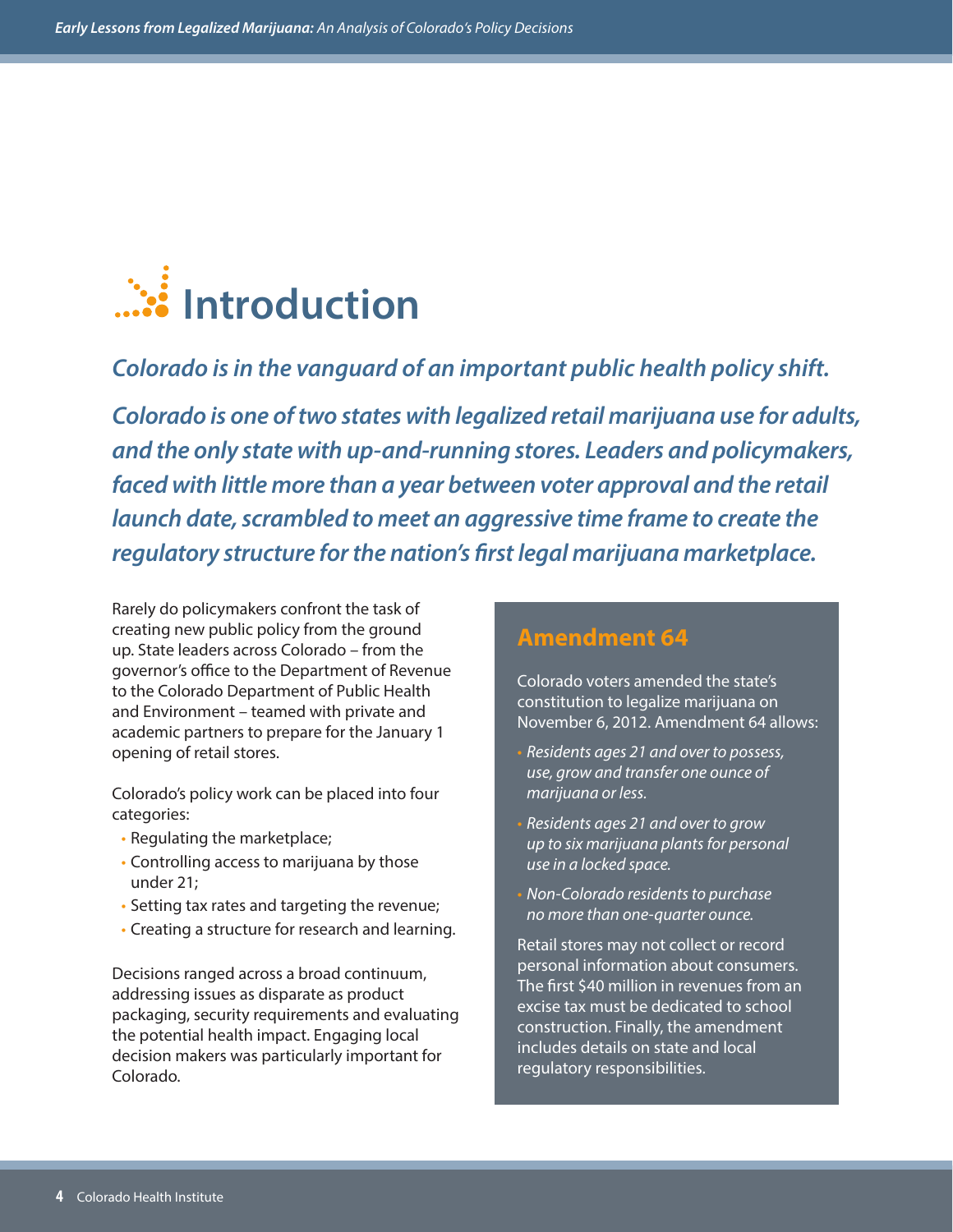

At the same time, the state is grappling with how to enforce the new regulations to ensure public safety.

Allocating tax revenues has emerged as one of the toughest issues, with different ideas about how the money should be spent as decision makers try to read the tea leaves from the early months of sales.

Colorado's efforts – both in creating marijuana policy and implementing it – are being closely watched across the nation. Today, more than half the states are considering some change in their laws, either decriminalizing marijuana or legalizing it for medical or recreational use.<sup>1</sup>

Both proponents and opponents of legalized marijuana are waiting to see how the rollout

proceeds here. The public policy actions taken by Colorado will be scrutinized by leaders in other states. Colorado's experiences in these early days of legalized marijuana offer early lessons.

There are many ways to look at the implications of Colorado's decisions. What will be the impact on individual and public health? How does legalization change the norms and expectations of use around a previously illegal substance? What does it mean for youth?

In this brief, the Colorado Health Institute analyzes key policy decisions made so far in Colorado, highlights important issues yet to be addressed and the questions still facing decision makers, and focuses on lessons that can be learned from this earliest adopter state.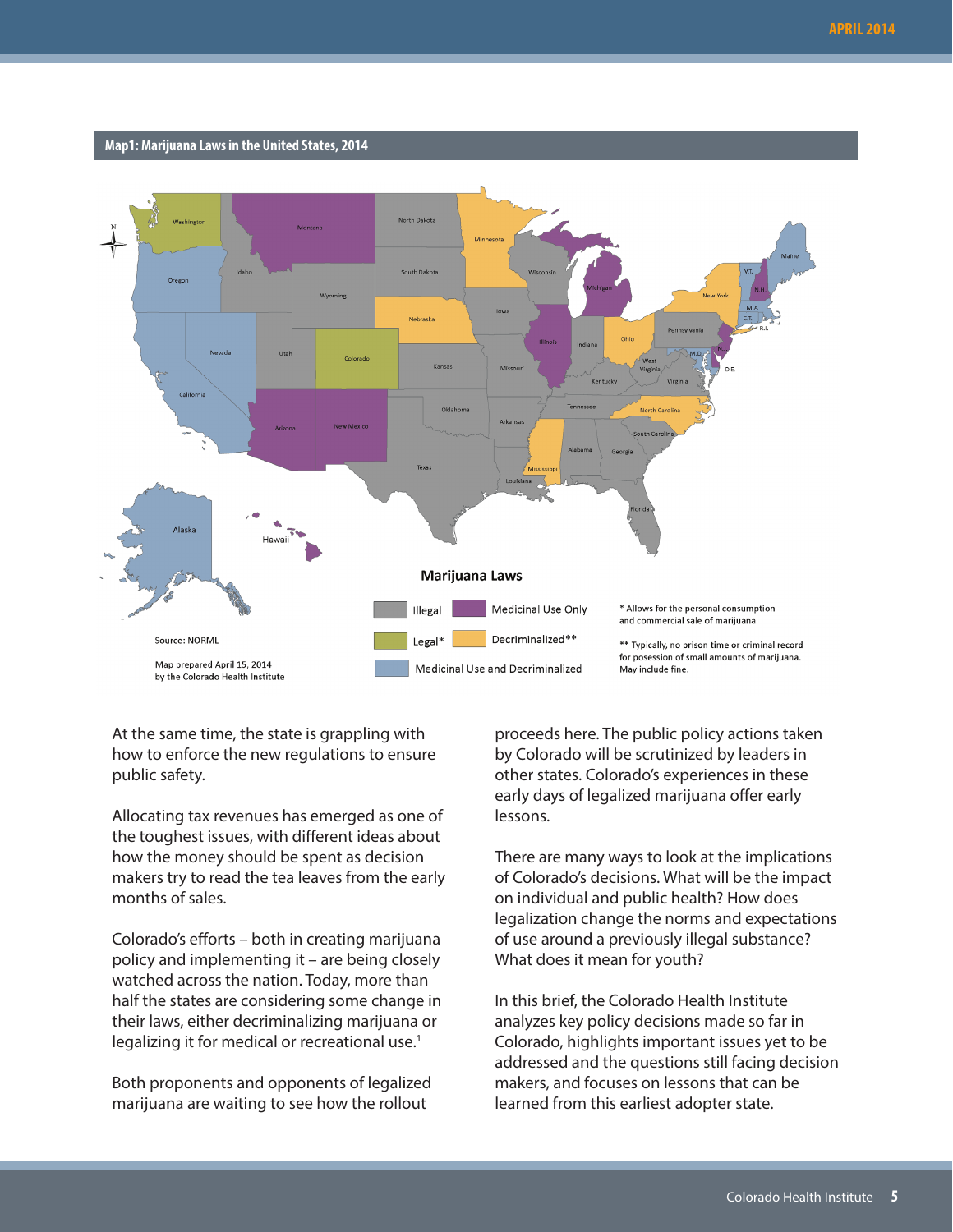## **POLICY AREA ONE Regulating the Marketplace**

Colorado achieved a relatively smooth retail marijuana rollout, largely because of the groundwork that went into managing its medical marijuana industry.2

Presently, only existing medical marijuana stores are eligible for retail licenses, a strategy ensuring that the first stores to offer retail sales have established infrastructures and experience selling marijuana. The state will expand its licensing on July 1, 2014, awarding retail licenses to new retailers as well as existing medical marijuana outlets. These new stores can begin operating October 1, 2014.3

The Colorado General Assembly passed a law in 2013 creating the regulatory framework for retail sales. The Department of Revenue's Marijuana Enforcement Division was given licensing and regulatory responsibility for both medical and retail marijuana.

Colorado established specific licensing requirements for retail stores based on recommendations from the Amendment 64 Implementation Task Force, expert working groups and public input.

The regulations address:

- Background checks to prohibit convicted; felons from working in the retail marijuana industry;
- License fees;
- Store security;
- Product labeling and packaging;
- Retail marijuana advertising.

Approximately 189 retail stores had received a state license as of April 1, with most located in Denver.<sup>4</sup> But stores must also gain approval from their local governments, so there are probably fewer actually selling marijuana. Colorado had collected taxes from 83 retail marijuana businesses by the end of February, a number expected to rise.<sup>5</sup>

### **Federal-State Alignment**

*Marijuana remains illegal under the federal Controlled Substance Act. But the U.S. Department of Justice has said the federal government will not intervene in Colorado's retail marijuana industry, provided that Colorado successfully implements "strong and effective regulatory and enforcement" systems. Those systems should protect against a variety of federal concerns, including increased access by youth, outof-state trafficking of marijuana, drugged driving and a more robust underground marijuana market.7 Colorado has adopted regulations to address these concerns.* 

Washington, the only other state with legalized retail marijuana, has opted to limit the number of licenses, while Colorado has chosen to let the market dictate the number of stores.<sup>6</sup> Washington is not expected to have open retail stores until later this year.

Local governments across Colorado have adopted ordinances or regulations around business hours, retail locations and limits on the number of shops.

Cities can impose additional operating fees, sales taxes or excise taxes and issue other guidelines. Denver, for example, won't issue retail licenses to outlets other than established medical marijuana shops until 2016.<sup>8</sup> Meanwhile, about 90 cities or towns have completely prohibited marijuana establishments, 30 have imposed further regulations or rules and 21 have established moratoriums to give themselves more time to decide.<sup>9</sup>

Colorado voters continue to weigh in on retail marijuana. Voters in 19 of 19 municipalities have approved ballot questions to impose extra taxes or fees on retail marijuana.<sup>10, 11</sup>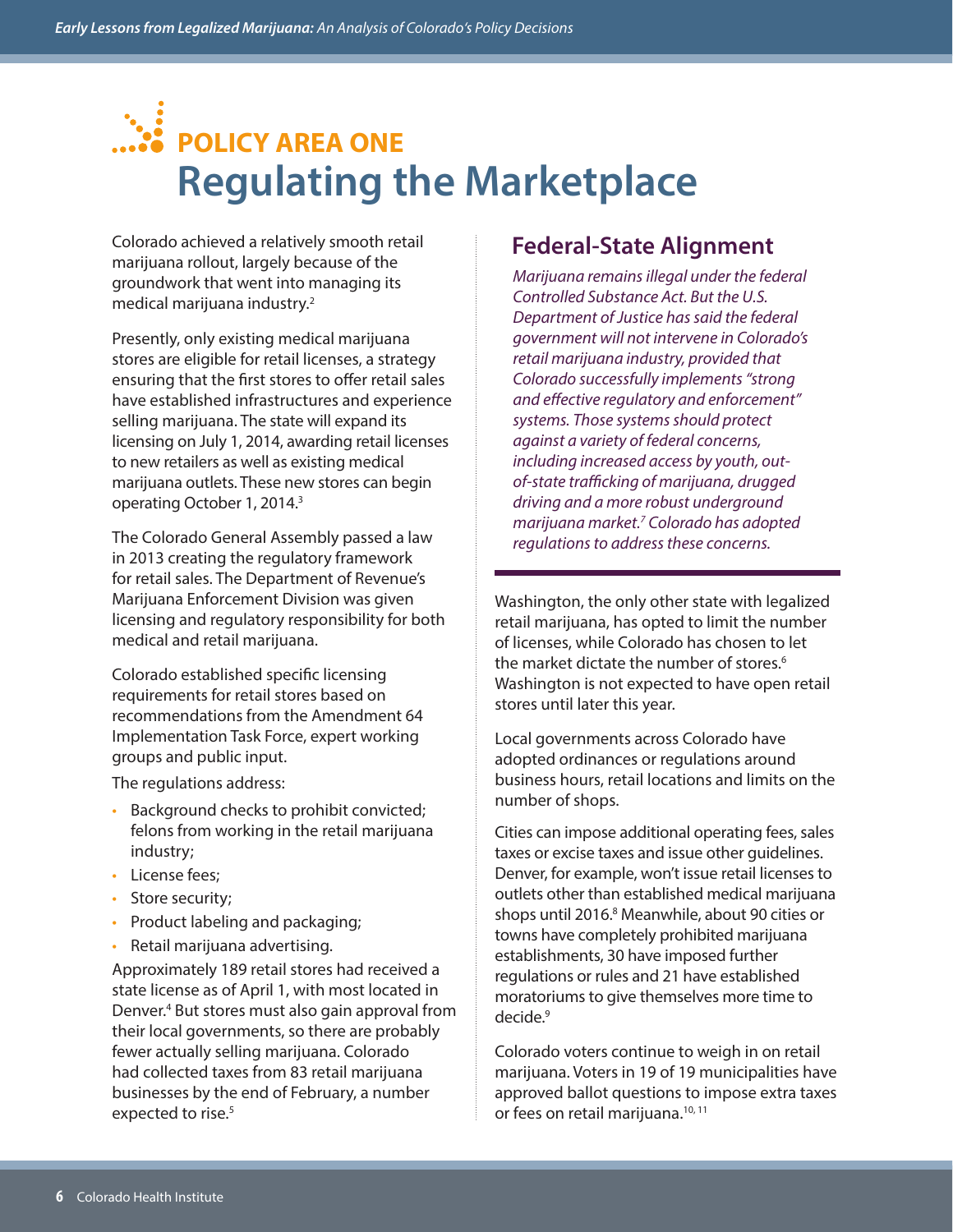## **UNRESOLVED ISSUES: A CHI Analysis**

Colorado's medical marijuana industry provided a practical template for regulating retail marijuana, one that industry proponents have embraced.

But an issue that has not been addressed is how these now-legal businesses conduct financial transactions. Marijuana businesses operate primarily as cash-only, raising security concerns and increasing the potential for crime and theft. Banks are reluctant to offer banking services due to a fear of federal prosecution, despite recent federal assurances.12 Colorado's two largest banks have said they will not refinance or make commercial loans on

properties that lease to marijuana businesses.<sup>13</sup>

Limited access to stable financing may compromise the security and sustainability of Colorado's legal marijuana industry. U.S. Representative Ed Perlmutter of Colorado has introduced legislation to allow banks to do business with marijuana retailers and other marijuana-related businesses in states with legal marijuana. The bill, introduced in 2013, remains stalled in House committees and has not been scheduled for hearings. The Colorado Banking Association contends that the only "real solution" to this issue is Congressional action.14



### **Local Decisions**

*Marijuana is legal to consume in all areas of the state, but localities are able to govern the industry as they see fit.* 

#### **• Allow**

Denver, the state's capital and largest city, is allowing retail marijuana stores, as are Boulder and Fort Collins, two other large cities along Colorado's Front Range. Some of Colorado's mountain resort towns, including Aspen, Breckenridge and Steamboat Springs, have decided to allow retail stores as well. Denver accounts for the majority of stores currently open in Colorado.

#### **• Moratorium**

Cities may choose to bar the licensure of establishments until a later date. Aurora, Colorado's third largest city and close neighbor to Denver, is currently under a moratorium until May 2014. Though Aurora residents cannot buy marijuana within city limits, they can travel to Denver to do so. Snowmass Village, a ski resort area, has also chosen to wait.

#### **• Prohibition**

Colorado Springs, Colorado's second most populous city, is one of the approximately 90 municipalities that has opted to prohibit marijuana establishments altogether, and is joined by other larger cities such as Grand Junction, Greeley and Longmont. Most smaller cities scattered throughout the state lean toward prohibition. Tourist-heavy Estes Park, home to Rocky Mountain National Park, has decided upon prohibition.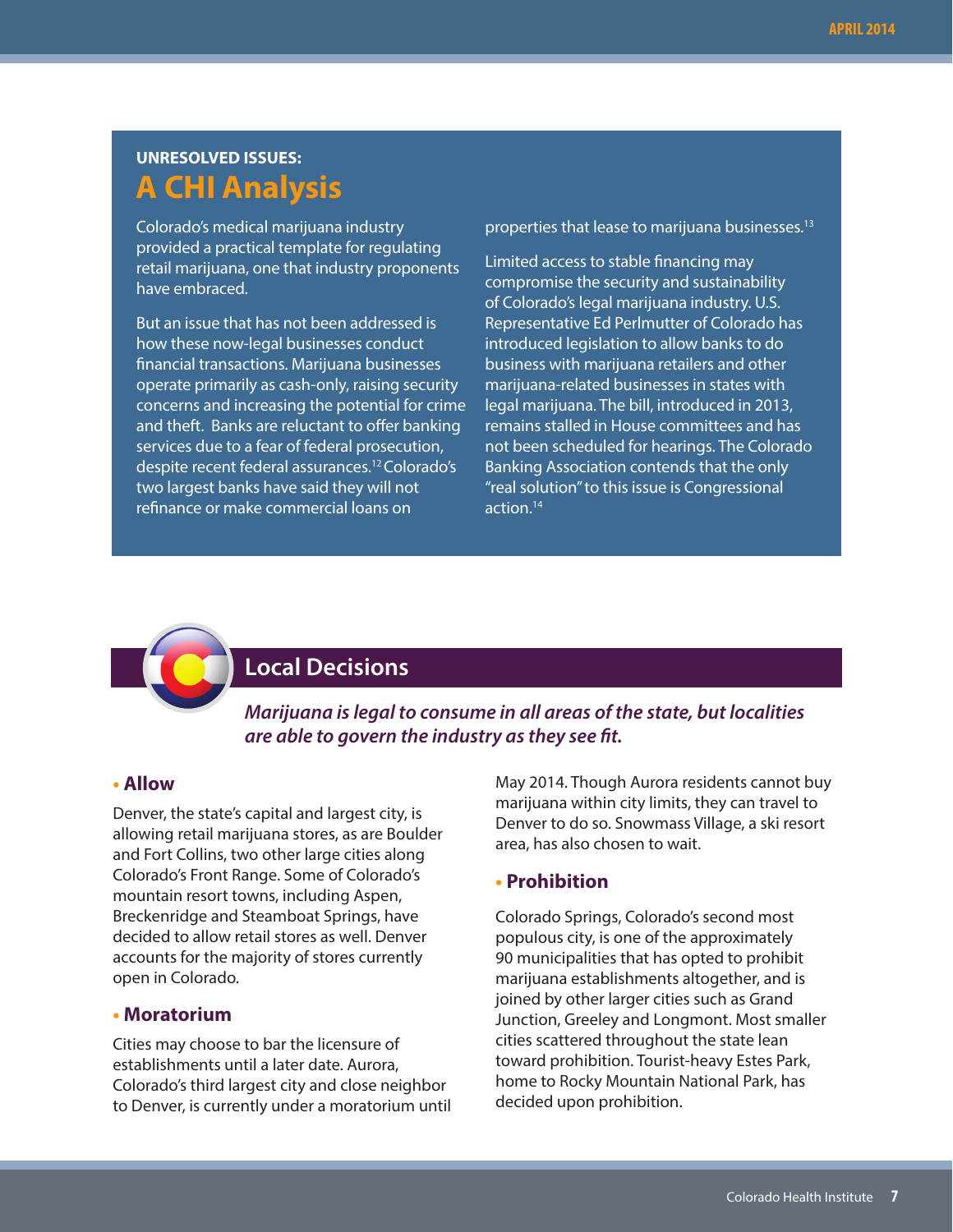## **POLICY AREA TWO Limiting Youth Access to Marijuana**

A guiding principle behind Colorado's regulation of retail marijuana is to prevent young people under the age of 21 from using it.<sup>15</sup>

Efforts to restrict youth exposure to marijuana look similar to those intended to keep tobacco and alcohol off limits. Strict packaging requirements are designed to help prevent young children from accidentally consuming edible marijuana candies or cookies. School buffer zones and advertising restrictions aim to keep marijuana out of sight.

Retail marijuana stores must check the identification of each person seeking to enter. But retail marijuana is restricted to adults ages 21 and over, while medical marijuana is available to those 18 and over. This means that Colorado has two regulatory options for shops with licenses for both medical and retail marijuana. The shops can either keep the sections physically separate or they can restrict all of their sales – even medical marijuana – to customers who are at least 21.16

The packaging rules aimed at limiting access to youth are based on recommendations from the expert workgroup and a health impact assessment conducted by the Colorado School of Public Health and Children's Hospital Colorado.

Packages for both retail and medical marijuana must be:

- Opaque rather than see-through;
- Resealable if intended for multiple uses;
- Child-resistant;
- Labeled with these words: "This product is intended for use by adults 21 years and older. Keep out of the reach of children."

Existing prohibitions on the use of tobacco products on school property were supplemented to include retail marijuana products. Like liquor stores, retail marijuana stores can be restricted in their proximity to schools and child care facilities. For example, the city of Denver bans stores located within 1,000 feet of schools and child care facilities.17

Marijuana advertising is also regulated. Almost all forms of advertising, including television, radio, print, Internet and event sponsorship, must have "reliable evidence" that no more than 30 percent of the audience is under 21.18

## **UNRESOLVED ISSUES: A CHI Analysis**

Colorado has enacted policies and adopted regulations to keep marijuana away from youth.

But just as young adults have avenues for obtaining alcohol and cigarettes, marijuana may also remain within their reach, even with these policies. Between 50 percent and 75 percent of Denver adolescents in substance use treatment programs had used someone else's medical marijuana at least once.19,20 And a Colorado hospital treated 14 children who had ingested marijuana between October 2009 and December 2011 compared with none between 2005 and September 2009, according to a 2013 study.<sup>21</sup> Medical marijuana began to be regulated in Colorado in 2010.

How strongly Colorado enforces penalties for selling to children or targeting minors with advertising will be a key component in limiting access. The possible penalties include suspending or revoking licenses or fines of up to \$100,000.<sup>22</sup> It's too soon to know whether these efforts will work or whether different policies are needed.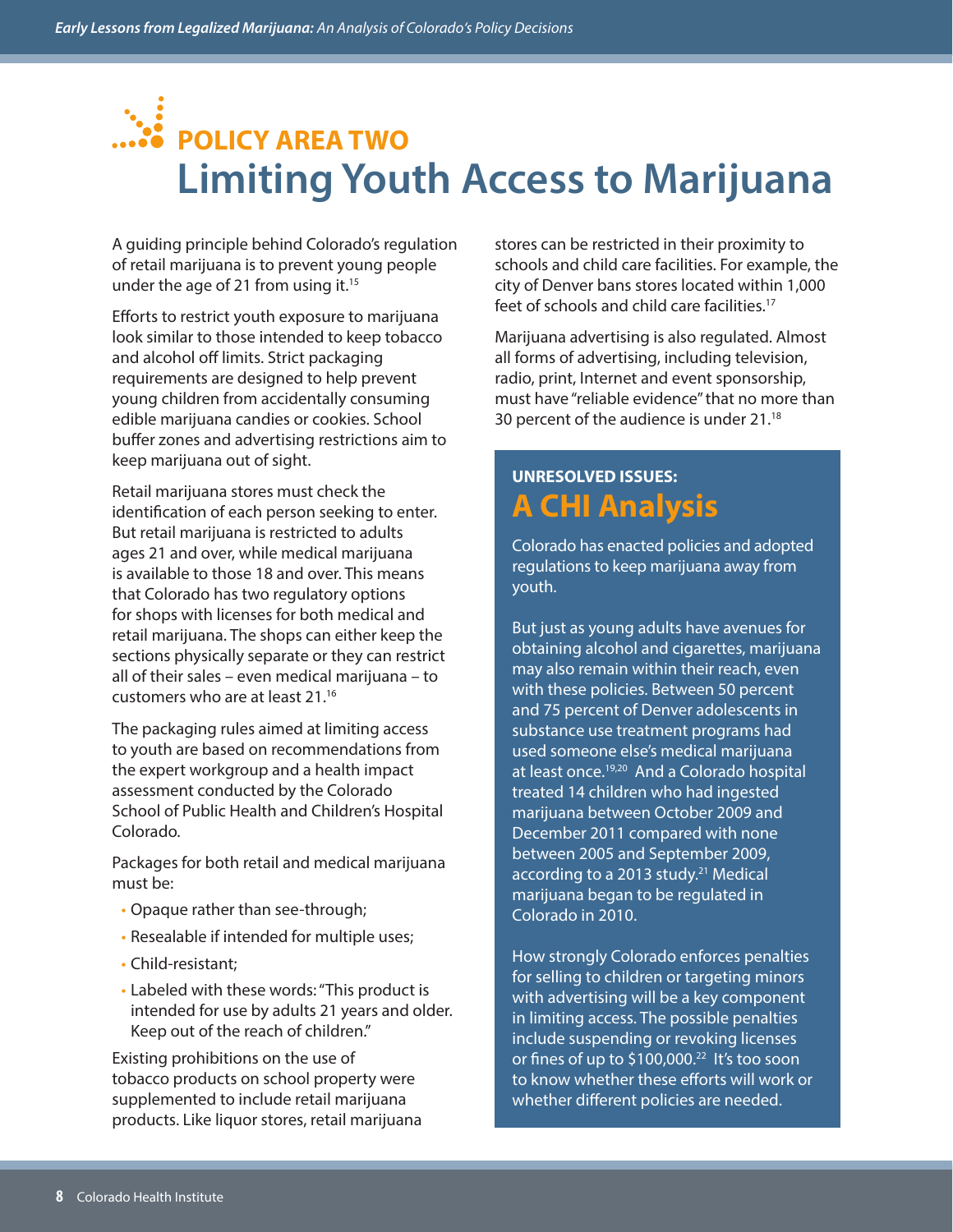## **POLICY AREA THREE Setting Tax Rates and Targeting the Revenue**

The potential for public revenue from regulated retail marijuana sales was a primary selling point for Amendment 64's approval by voters.

Revenues will come from a number of sources. Colorado voters in 2013 passed a measure imposing excise taxes on wholesale marijuana transactions up to 15 percent. They also approved a 10 percent statewide sales tax on retail marijuana in addition to the state's 2.9 percent sales tax for all other goods (see graphic on Page 10).

Local governments have established additional sales taxes and excise taxes. Most that have imposed an extra sales tax have settled at five percent, but Denver decided on 3.5 percent. Local excise taxes range from five percent to 15 percent.23 Municipalities determine how to allocate revenues collected through local taxes.

The first \$40 million in state excise taxes collected annually must fund capital projects in public schools. Fifteen percent of the state sales tax revenue will go to towns that allow retail marijuana sales, allocated in proportion to the total retail sales in each city. This means that cities with the highest sales will receive more revenue.

Legislation is being considered that would direct state licensing fees to the Marijuana Cash Fund to support enforcement and regulation of dispensaries. The remaining tax revenues would go to a newly created Marijuana Tax Fund for the General Assembly to allocate.

It's not clear how much revenue retail marijuana will generate.

State sales and excise tax revenues from retail sales in January, the first month of legalization, totaled almost \$2 million.<sup>24</sup> State sales tax revenues in February largely mirrored January's take, with modest growth in retail marijuana sales. Sales tax revenues on February sales were above state projections while excise tax revenues were less than half of what was expected.<sup>25, 26</sup>

In 2013, the Colorado Legislative Council initially projected \$67 million in revenues for Fiscal Year (FY) 2014-15. In the wake of January sales figures, the Department of Revenue projected annual revenues of \$107 million. If FY 2014-15 marijuana revenues exceed the projected \$67 million, taxpayers may be eligible to receive refunds under the Taxpayer's Bill of Rights (TABOR) amendment. Lawmakers have options for avoiding this, including statutory changes to the excise and sales taxes or a November ballot issue seeking to keep the additional marijuana revenue.27

Even less clear is how marijuana revenue will, or should, be spent. The Colorado Legislature, working in the final weeks of the session, is making decisions now.

Allocating marijuana revenues may prove contentious. Colorado Gov. John Hickenlooper proposed limiting the spending to programs with direct or indirect relationships to marijuana use, including prevention of marijuana use, an impaired driving awareness campaign and enhanced substance use disorder benefits in Medicaid.

Both marijuana advocates and treatment providers support approaches that fund broader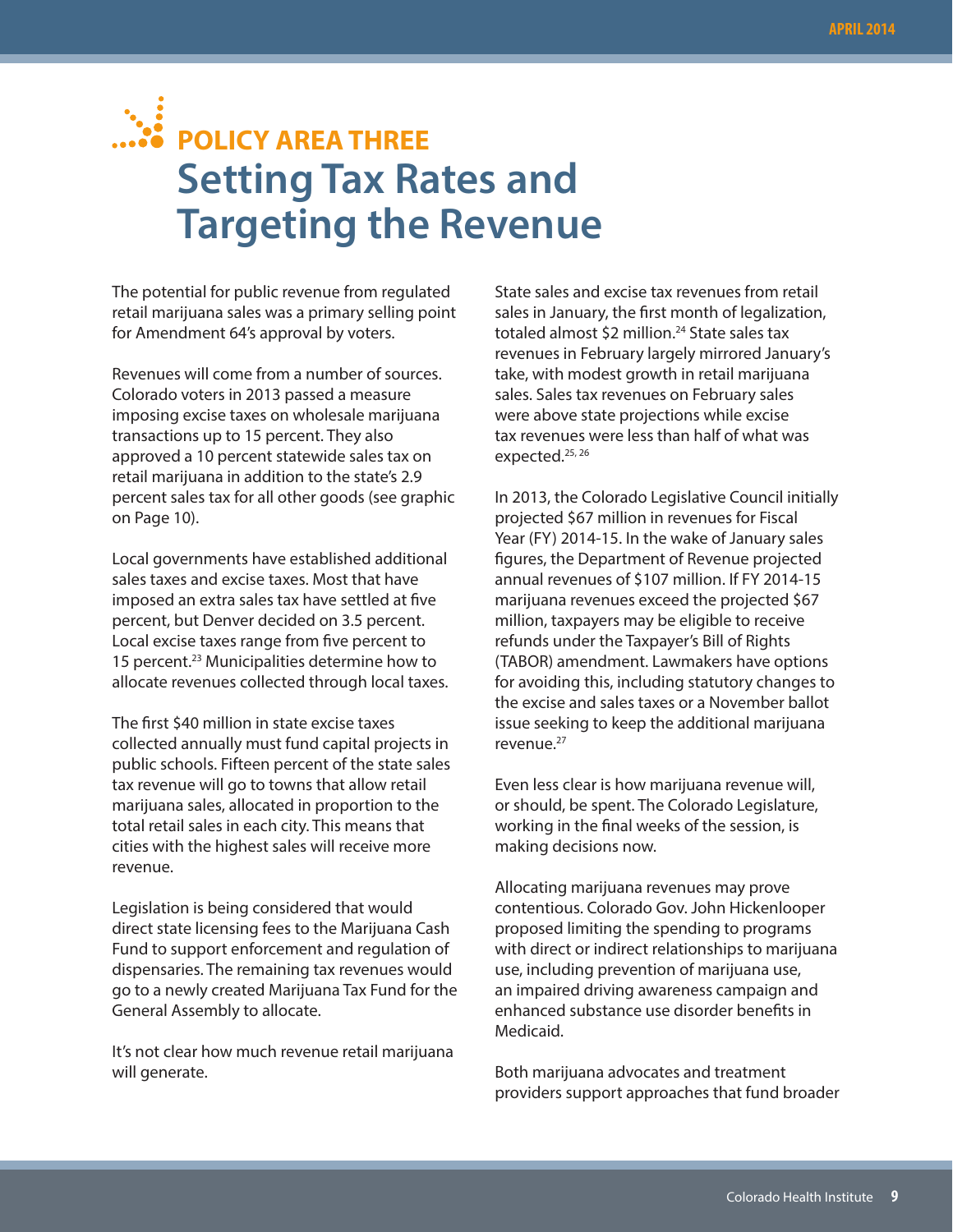## *Where the Money Comes From and Where it Goes*

*Retail marijuana revenues come from fees and taxes paid by marijuana establishments and consumers. Cities that allow retail sales may enact additional taxes or fees and keep that money. Most state tax revenues will be allocated by the General Assembly.* 

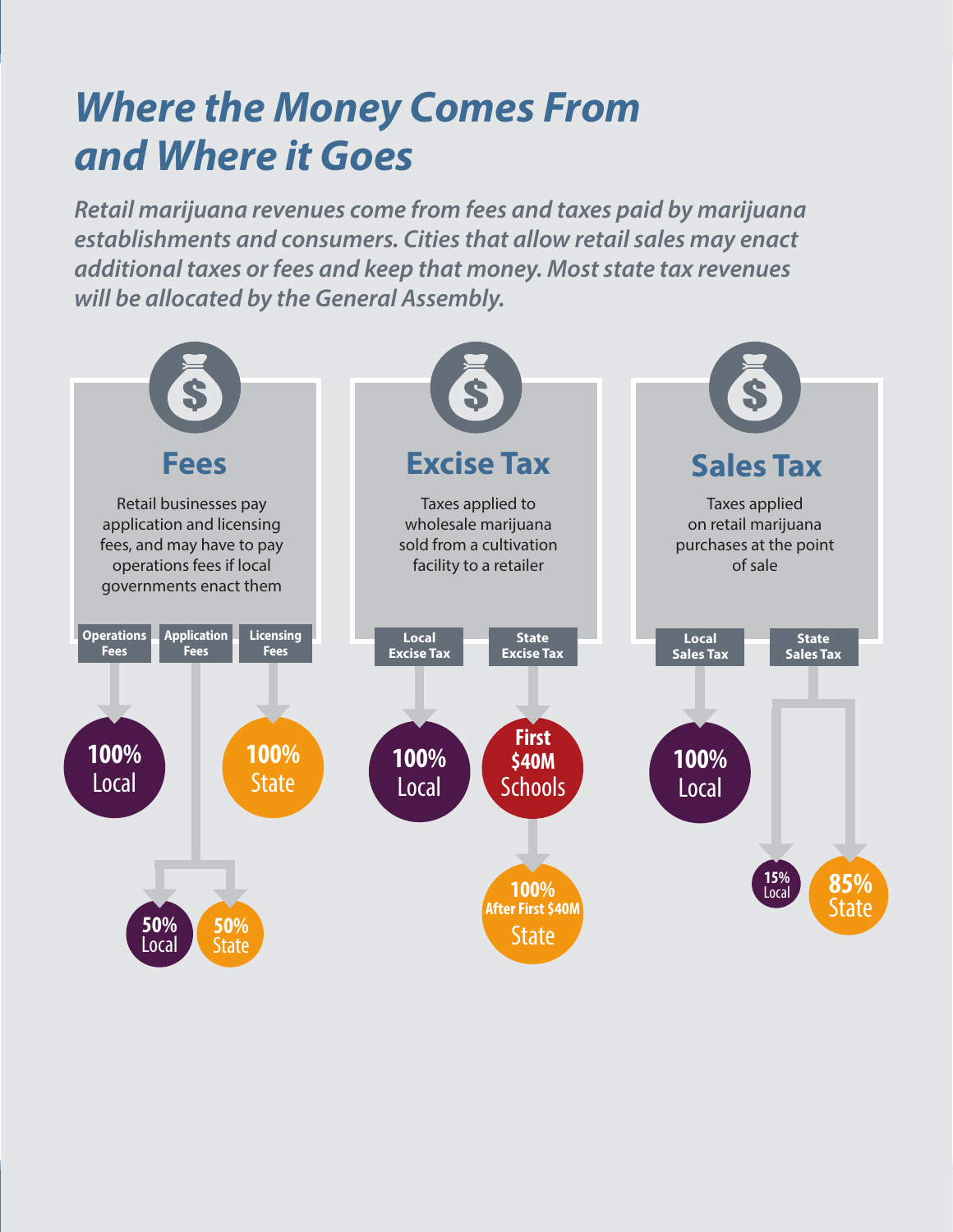treatment and prevention efforts. The state's bipartisan budget-setting committee analysis of the governor's proposal questioned many of its assumptions about the impact of retail marijuana on specific programs.

The governor's plan would spend approximately \$54 million in marijuana revenue in FY 14- 15, a request that was scaled back following the release of February revenues. The current state budget for FY 14-15, which has yet to be approved by the governor, does not include any marijuana revenues.

Colorado's budget-setting committee is set to introduce a separate bill to establish a Marijuana Tax Fund and determine how to allocate approximately \$25 million proposed for FY 14-15. Spending will be directed to drug education and prevention for youth, a marijuana public education campaign, training for law enforcement and funds for school health professionals to provide substance abuse prevention and early intervention services.<sup>28</sup>

The committee is proposing to annually delay spending by a year so spending is aligned with collected revenues.

## **UNRESOLVED ISSUES: A CHI Analysis**

Marijuana will bring new tax revenues to Colorado. Schools will see new funding for capital construction. But how should Colorado spend the rest?

Colorado legislators have prioritized youth in its proposed spending decisions, allocating over 70 percent of anticipated FY 14-15 marijuana revenue spending to youth and school-related efforts. Prevention programs appear to go beyond marijuana, and address the multiple drug and alcohol-related influences on substance abuse.

Has Colorado found the "sweet spot" for taxing retail marijuana, high enough to prevent and discourage youth from using, while generating adequate resources? Or are state and local taxes so high that consumers will turn to the illegal, and untaxed, market?

Finally, it's important to remember that marijuana tax revenues are a small fraction of the total budget. They may make a dent in some problem areas, but most likely won't fund huge initiatives.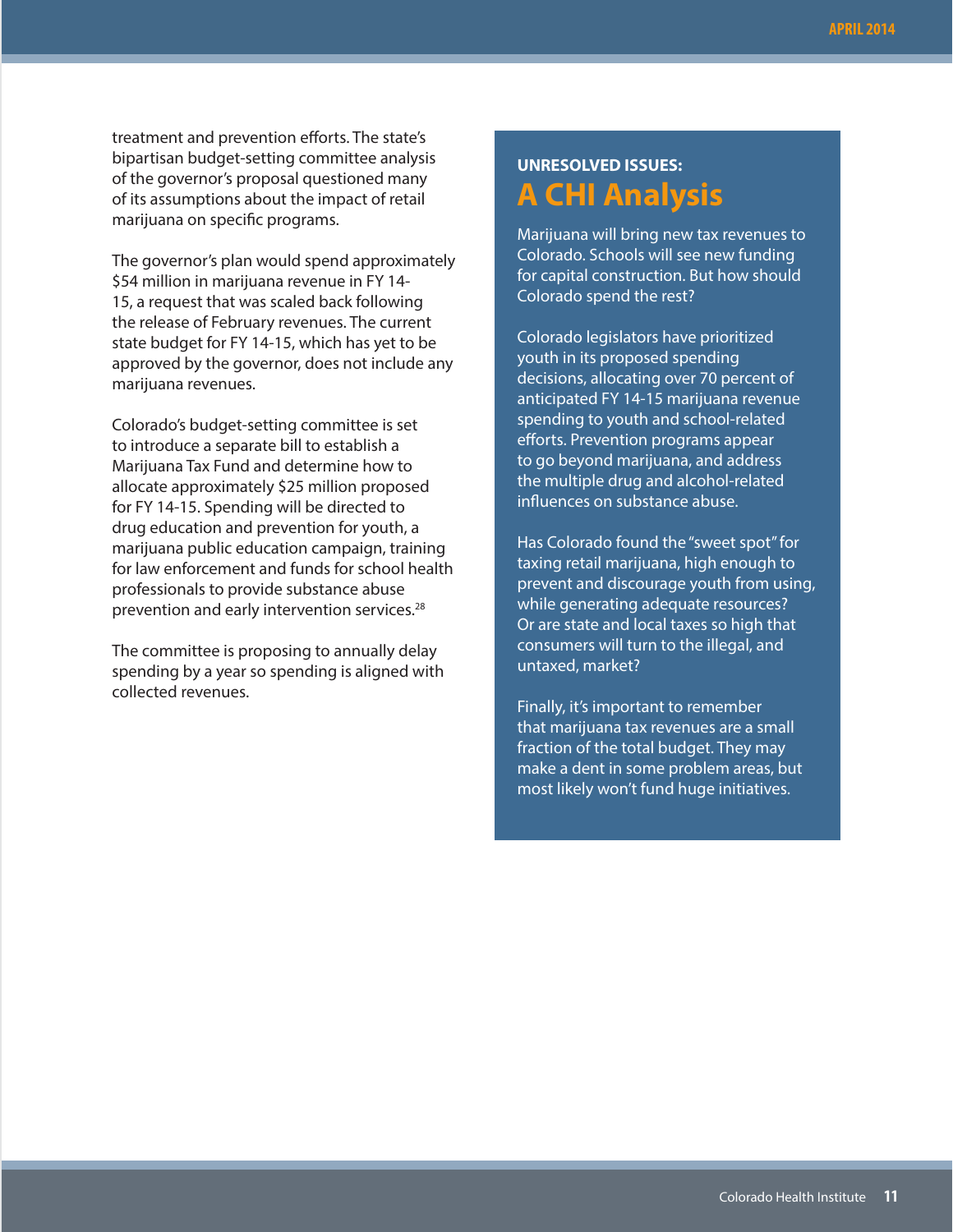## **POLICY AREA FOUR Creating a Structure for Research and Learning**

Colorado is monitoring the prevalence and patterns of marijuana use and conducting surveillance and research to understand its health risks.

Questions on marijuana use have been added to statewide surveillance surveys of pregnant women, children and adults, including the Pregnancy Risk Assessment Monitoring System, Child Health Survey and the Behavioral Risk Factor Surveillance Survey. These data, paired with existing surveillance data, can provide insights on how retail marijuana influences use of other substances such as alcohol or illegal drugs.<sup>29</sup>

The Colorado Department of Public Health and Environment (CDPHE) is monitoring changes in drug use patterns and health effects of retail marijuana use. CDPHE will convene an advisory group to develop strategies around prevention, targeting which health conditions to study, assessing health effects and establishing surveillance.

Driving under the influence of marijuana, like alcohol, is a public health concern that Colorado has addressed. Driving under the influence of marijuana remains illegal. Legislators have passed laws to increase education about impaired driving as well as establish a blood limit of five nanograms per milliliter (5ng/mL) of blood for driving under the influence of marijuana.<sup>30</sup> How this level affects a person will depend on how it was ingested and a person's ability to metabolize it, among other variables.

Marijuana can remain in the blood stream for extended periods, unlike alcohol. So it is unclear whether this level actually equates to active intoxication and impairs driving ability. Observers expect it is a question that may find its way to the courts. Monitoring accidents associated with drivers below 5ng/mL will help to determine whether this level is adequate to protect public health and safety. Limiting exposure to secondhand marijuana smoke can also minimize public health risks. A state law passed in 2013 restricts the public use of marijuana and adds marijuana provisions to the state's Clean Indoor Air Act. Private institutions such as hotels and rental apartments can determine whether to allow marijuana use on their grounds.

While it is legal to consume marijuana on private property, Colorado municipalities are debating whether private porches are considered public spaces. Some city councils have attempted to ban marijuana consumption on places such as porches, where the activity could be seen or smelled. Most of these attempts have failed.<sup>31</sup>

### **UNRESOLVED ISSUES: A CHI Analysis**

Colorado is tackling issues concerning the public's health by monitoring marijuana use, placing limits on drugged driving and keeping public spaces smoke-free.

How marijuana sales impact crime and public safety – other important public health concerns – is still unknown. However, these issues have not materialized in the first three months of sales. Denver, where most retail outlets are located, has not seen widespread increases in crime, with overall property crime decreasing compared with the same time period in 2013.<sup>32</sup>

While data are limited and cannot be considered a trend, continued monitoring will yield important insights that are likely to drive future policy decisions.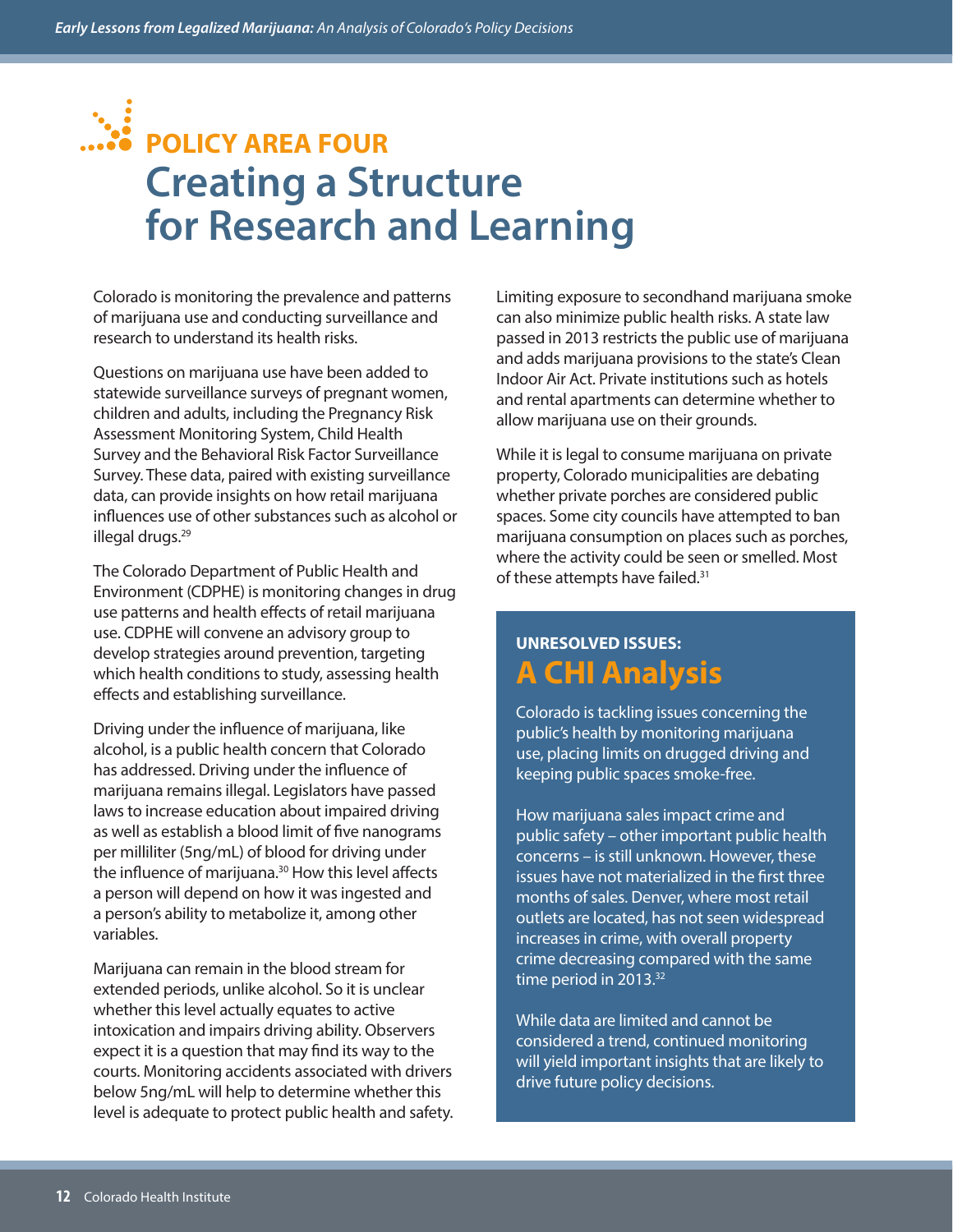# **Lessons Learned**

Policymakers thinking about how to regulate marijuana in their states can look to Colorado's early experiences. Some of the lessons learned so far include:

- The regulatory framework for medical marijuana can provide an important glide path for regulating retail businesses, essentially using old approaches to guide a new marketplace.
- Engaging a broad network of stakeholders across state and local government, industry, business and academia to develop policy recommendations builds support for making difficult decisions.
- Keeping marijuana away from children through a robust regulatory and enforcement environment is a critical state and federal priority.
- Sharing regulatory responsibilities at the local level can help citizens feel empowered in a changing environment.
- Deciding how to spend marijuana tax revenue is an enticing, yet challenging, exercise. It may take several years for trends to develop that help policymakers understand how much revenue can be realized from this new market.

#### **Key Legislation**

- **• House Bill 13-1317:** Created the regulatory framework for retail marijuana.
- **• Senate Bill 13-283:** Implemented measures concerning public health, established the Marijuana Cash Fund and detailed regulatory responsibilities.
- **• House Bill 13-1318:** Called for voter approval of marijuana excise and sales taxes.
- **• House Bill 13-1325:** Set the legal limit for driving under the influence of marijuana at 5 nanograms per milliliter of blood.
- **• House Bill 14-1122:** Marijuana packaging requirements.
- Legalizing marijuana creates opportunities to research and better understand the individual and public health impacts of use, especially since public sentiment has preceded public health knowledge.
- The time and resource burdens on both the legislative and executive branches are substantial.



Colorado's experience with retail marijuana sales provide early lessons about the policy decisions needed to support and regulate this new industry.

Still, there are more questions than answers on the long-term implications of this historic action. And it's a moving target.

Decisions are being made in Colorado – in the General Assembly, at the ballot box and in homes across the state – that will shape the overall impact of this new policy.

The Colorado Health Institute will closely monitor the public policy decisions that Colorado has made, analyzing which have been sound and which aren't working as intended.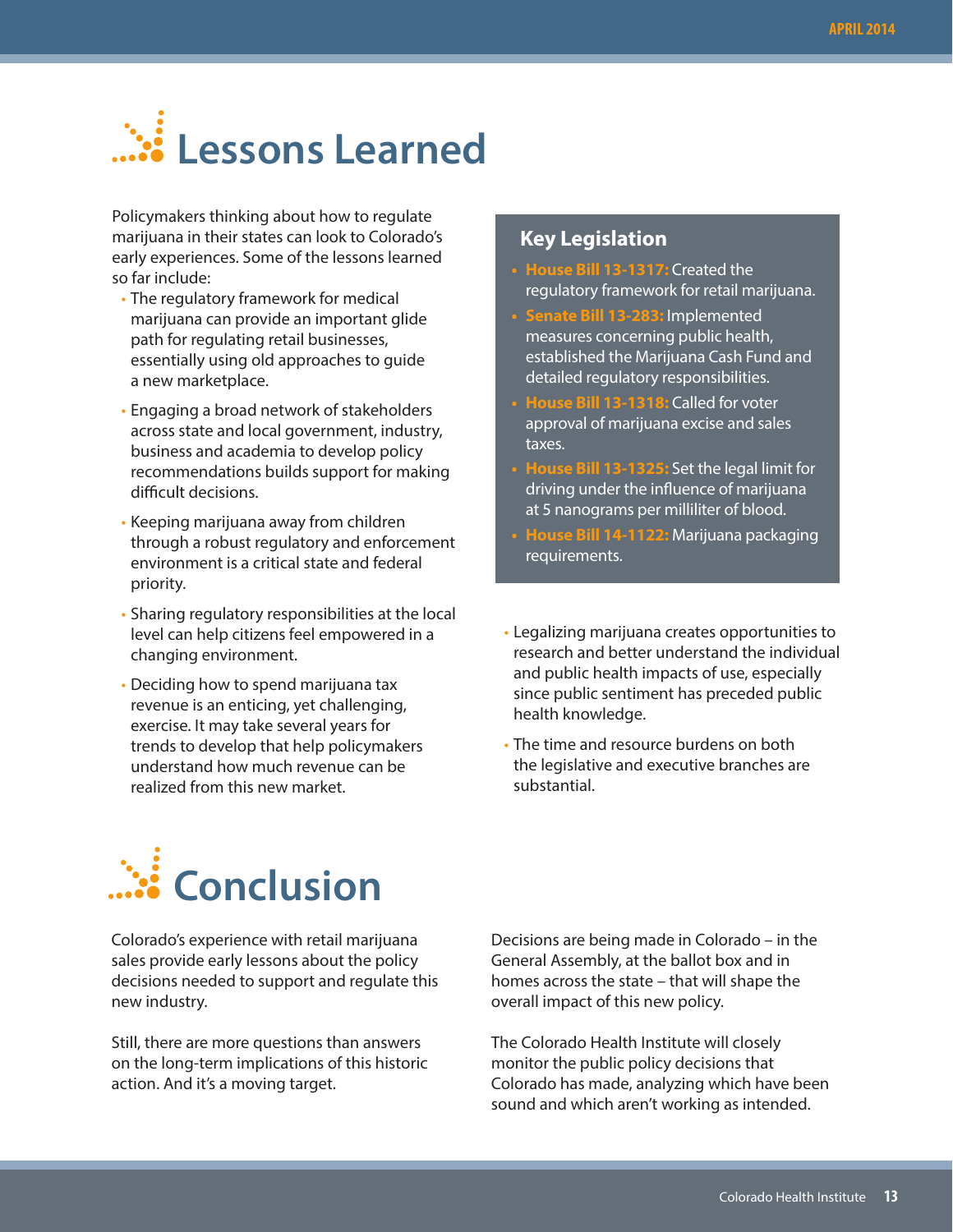

- <sup>1</sup> Lyman, R. "Pivotal Point is Seen as More States Consider Legalizing Marijuana," The New York Times, February 26, 2014. http://www.nytimes.com/2014/02/27/us/momentum-is-seen-asmore-states-consider-legalizing-marijuana.html?\_r=0
- 2 Kroft, S. "Medical Marijuana: Will Colorado's 'Green Rush' Last?" 60 Minutes, CBS, December, 2013. http://www.cbsnews.com/news/ medical-marijuana-colorado-green-rush/
- 3 Colorado House Bill 13-1317
- 4 Colorado Department of Revenue, Marijuana Enforcement Division, "MED Licensed Retail Stores," April 1, 2014. http://www. colorado.gov/cs/Satellite?blobcol=urldata&blobheadername1=C ontent-Disposition&blobheadername2=Content-Type&blobhea dervalue1=inline%3B+filename%3D%22MED+Licensed+Retail+ Marijuana+Stores%2C+April+1%2C+2014.pdf%22&blobheaderv alue2=application%2Fpdf&blobkey=id&blobtable=MungoBlobs &blobwhere=1251961628540&ssbinary=true
- 5 Denver Business Journal, "Colorado Marijuana Revenue Climbs in Second Month," April 9, 2014. http://www.bizjournals.com/ denver/morning\_call/2014/04/colorado-marijuana-revenueclimbsin-second-month.html
- 6 Washington State Liquor Control Board, "Frequently Asked Questions about Implementing Initiative 502," accessed April 16, 2014. http://lcb.wa.gov/marijuana/faqs\_i-502#Licenses
- 7 Cole, J. M., "Memorandum for All United States Attorneys: Guidance Regarding Marijuana Enforcement," United States Justice Department, August 29, 2013. http://www.justice.gov/ iso/opa/resources/3052013829132756857467.pdf
- 8 City and County Council of Denver, Council Bill 13-0570
- 9 Colorado Municipal League, "Election Results Retail Marijuana," March 26, 2014. http://www.cml.org/issues.aspx?taxid=11076
- 10 Ibid
- 11 Colorado Municipal League, "News Release: April Municipal Election Ballot Results," April 10, 2014.
- <sup>12</sup> Department of Treasury Financial Crimes Enforcement Network, "BSA Expectations Regarding Marijuana-Related Businesses," February 14, 2014. http://www.fincen.gov/statutes\_regs/ guidance/pdf/FIN-2014-G001.pdf
- <sup>13</sup> Migoya, D., "Banks Won't Finance Properties Where Pot Shops are Located," The Denver Post: Business, February 19, 2014. http://www.denverpost.com/business/ci\_25174695/banks-wontfinance-properties-where-pot-shops-are?source=pkg
- 14 Migoya, D., "Only Congress Can Fix Pot Problem, Colorado Banking Group Says," The Denver Post: Cannabist, February 8, 2014. http://www.thecannabist.co/2014/02/08/congressmarijuana-businesses-banking-laws-regulations/4240/
- <sup>15</sup> Colorado Department of Revenue, Marijuana Enforcement Division, "Permanent rules related to the Colorado Retail Marijuana Code," 2013.
- 16 Colorado House Bill 13-1317
- 17 City and County Council of Denver, Council Bill 13-0570

<sup>18</sup> Colorado Department of Revenue, Marijuana Enforcement Division, "Permanent rules related to the Colorado Retail Marijuana Code," 2013.

- <sup>19</sup> Salomonsen-Sautel, S., Sakai, J. T., Thurstone, C., Corley, R. and Hopfer, C., "Medical Marijuana Use among Adolescents in Substance Abuse Treatment," Journal of the American Academy of Child and Adolescent Psychiatry, 51(7), 694-702, July, 2012. http://www.jaacap.com/article/S0890-8567(12)00286-9/abstract
- 20 Thurstone, C., Lieberman, S. A. and Schimiege, S. J., "Medical Marijuana Diversion and Associated Problems in Adolescent Substance Treatment," Drug and Alcohol Dependence, 118(2- 3), 489-492, November, 2011. http://www.sciencedirect.com/ science/article/pii/S0376871611001608
- 21 Wang, G. S., Roosevelt, G. and Heard, K., "Pediatric Marijuana Exposures in a Medical Marijuana State," JAMA Pediatrics, 167(7), 630-633, July, 2013. http://archpedi.jamanetwork.com/article. aspx?articleid=1691416
- <sup>22</sup> Colorado Department of Revenue, Marijuana Enforcement Division, "Permanent rules related to the Colorado Retail Marijuana Code," 2013.
- <sup>23</sup> Colorado Municipal League, "Election Results Retail Marijuana," March 26, 2014. http://www.cml.org/issues.aspx?taxid=11076
- 24 Ingold, J. "Colorado Saw \$2 Million in Recreational Marijuana Taxes in January," The Denver Post, March 11, 2014. http://www.denverpost.com/news/ci\_25314108/colorado-saw-2-million-recreational-marijuana-taxes-january
- 25 Cotton, A. "Colorado Marijuana Tax Revenues Total \$3.2 Million in February," The Denver Post, April 10, 2014. http://www.denverpost.com/news/ci\_25532130/coloradomarijuana-tax-revenues-total-3-2-million
- <sup>26</sup> Wyatt, K. "Colorado Marijuana Sales up Slightly in 2nd Month," The Pueblo Chieftain via Associated Press, April 8, 2014. http://www.chieftain.com/news/region/2456337-120/ pot-colorado-marijuana-taxes
- <sup>27</sup> Colorado General Assembly, Joint Budget Committee, "FY 2013-14 and FY 2014-15 Staff Recommendations: Governor's Proposal for Allocation of New State Resources Available from the Passage of Proposition AA and the Sales Taxes from Medical Marijuana," March, 2014.
- <sup>28</sup> Correspondence with Miles Consulting, April 15, 2014.
- <sup>29</sup> Ramey, S. and Van Dyke, M., "Recreational Marijuana and the Role of the Colorado Department of Public Health and Environment," Council of State and Territorial Epidemiologists, April 3, 2014. http://cste.site-ym.com/blogpost/1084057/CSTE-Features
- 30 Colorado House Bill 13-1325
- <sup>31</sup> Meyer, J. P. "Denver Council Flips Vote on Pot Smoking in Front Yards," The Denver Post, December 3, 2013. http://www.denverpost.com/breakingnews/ci\_24641054/ denver-council-flips-vote-front-yard-pot-smoking-ban
- <sup>32</sup> Lopez, G. "Remember When Legal Marijuana was Going to Send Crime Skyrocketing?" Vox, April 7, 2014. http://www.vox.com/2014/4/3/5563134/marijuana-legalizationcrime-denver-colorado